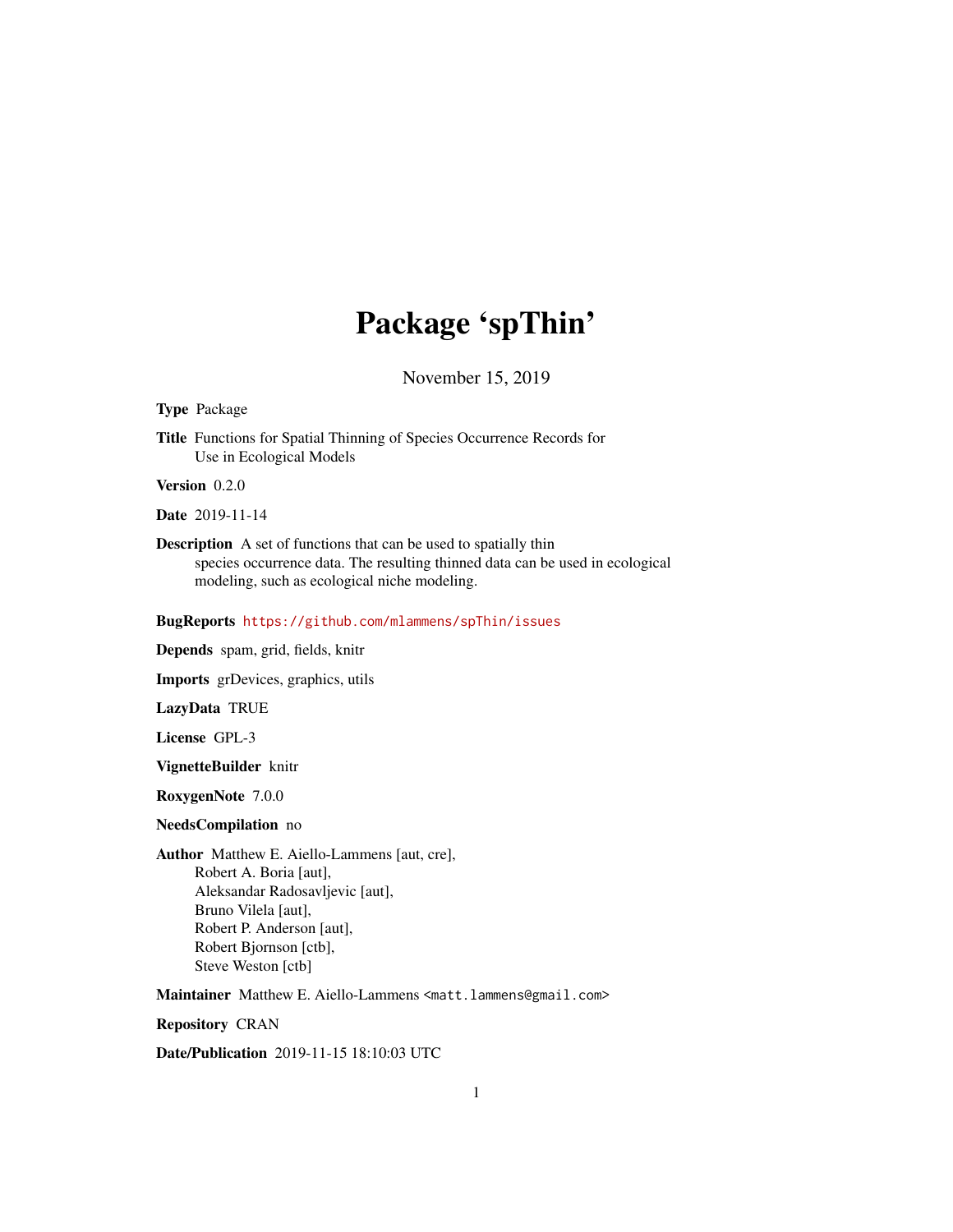### <span id="page-1-0"></span>R topics documented:

| Index |  |
|-------|--|

Heteromys\_anomalus\_South\_America

*Occurrence record locations for Heteromys anomalus*

#### Description

A dataset containing compiled occurrence record locations for Heteromys anomalus in northern coastal South America. These records have been examined to check for accurate species identification.

#### Format

A data frame with 201 rows and 4 variables

#### Details

- SPEC. species name assigned to occurrence record
- LAT. decimal degree latitude value
- LONG. decimal degree longitude value
- REGION. region, or island, of occurrence

plotThin *Plot diagnosis for results of thin function*

#### Description

Three plots (selected by which) are currently available: a plot of the number of repetitions versus the number of maximum records retained at each repetition ([1] observed values; [2] log transformed) and a histogram of the maximun records retained [3].

#### Usage

```
plotThin(
  thinned,
 which = c(1:3),
 ask = prod(par("mfcol")) < length(which) && dev.interactive(),
  ...
)
```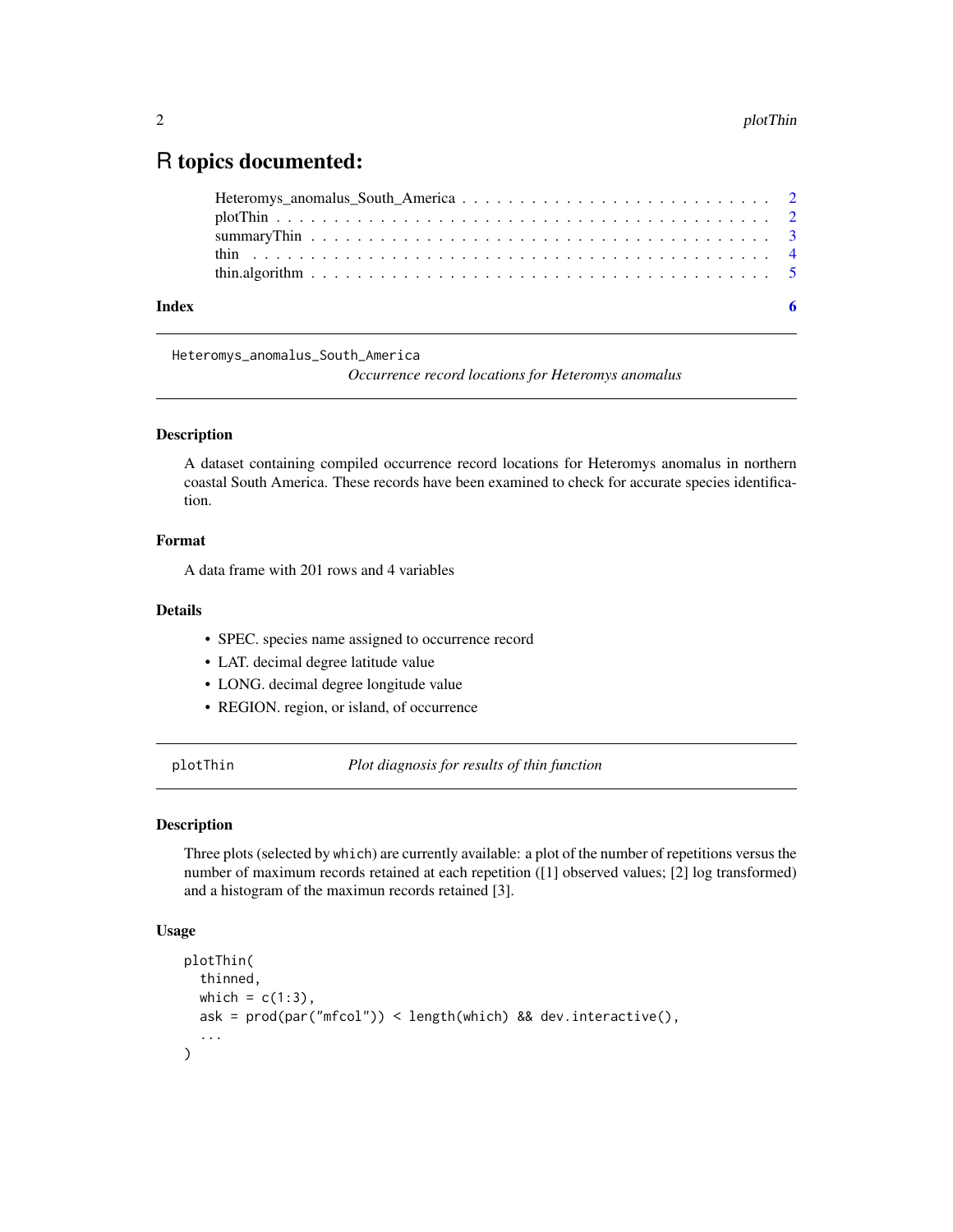#### <span id="page-2-0"></span>summaryThin 3

### Arguments

| thinned | A list of data frames returned by thin function.                           |
|---------|----------------------------------------------------------------------------|
| which   | if a subset of the plots is required, specify a subset of the numbers 1:3. |
| ask     | logical; if TRUE, the user is asked before each plot, see $par(ask=.)$ .   |
| .       | other parameters to be passed through to plotting functions.               |

#### See Also

[thin.algorithm](#page-4-1) [thin](#page-3-1)

summaryThin *Summary method for results of thin function*

#### Description

Summarize the results of thin function.

#### Usage

```
summaryThin(thinned, show = TRUE)
```
### Arguments

| thinned | A list of data.frames returned by thin function.                 |
|---------|------------------------------------------------------------------|
| show    | logical; if TRUE, the summary values are printed at the console. |

#### Value

Returns a list with the (1) maximun number of records, (2) number of data frames with maximun number of records and (3) a table with the number of data frames per number of records.

#### See Also

[thin.algorithm](#page-4-1) [thin](#page-3-1)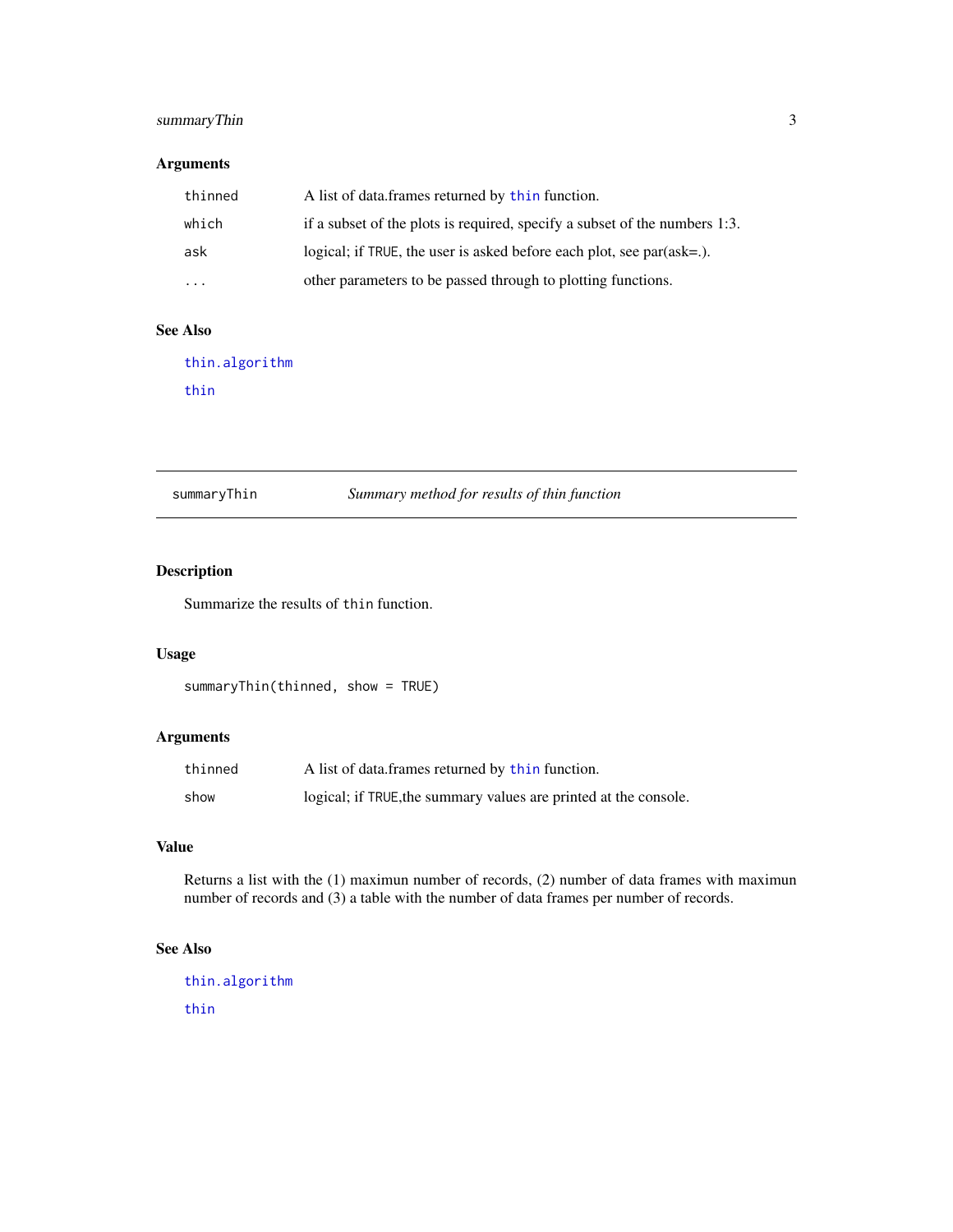#### <span id="page-3-1"></span><span id="page-3-0"></span>Description

thin returns spatially thinned species occurence data sets. A randomizaiton algorithm ([thin.algorithm](#page-4-1)) is used to create data set in which all occurnece locations are at least thin.par distance apart. Spatial thinning helps to reduce the effect of uneven, or biased, species occurence collections on spatial model outcomes.

#### Usage

```
thin(
  loc.data,
  lat.col = "LAT",long.col = "LONG",spec.col = "SPEC",
  thin.par,
  reps,
  locs.thinned.list.return = FALSE,
  write.files = TRUE,
 max.file = 5,
  out.dir,
  out.base = "thinned_data",
  write.log.file = TRUE,
  log.file = "spatial_thin_log.txt",
  verbose = TRUE
)
```
#### Arguments

| loc.data                 | A data frame of occurence locations. It can include several columnns, but must<br>include at minimum a column of latitude values, a column of longitude values,<br>and a column of species names. |  |
|--------------------------|---------------------------------------------------------------------------------------------------------------------------------------------------------------------------------------------------|--|
| lat.col                  | Name of column of latitude values. Caps sensitive.                                                                                                                                                |  |
| long.col                 | Name of column of longitude values. Caps sensitive.                                                                                                                                               |  |
| spec.col                 | Name of column of species name. Caps sensitive.                                                                                                                                                   |  |
| thin.par                 | Thinning parameter - the distance (in kilometers) that you want records to be<br>separated by.                                                                                                    |  |
| reps                     | The number of times to repete the thinning process. Given the random process<br>of removing nearest-neighbors there should be 'rep' number of different sets of<br>coordinates.                   |  |
| locs.thinned.list.return |                                                                                                                                                                                                   |  |
|                          | TRUE/FALSE - If true, the 'list' of the data.frame of thinned locs resulting from                                                                                                                 |  |
|                          | each replication is returned (see Returns below).                                                                                                                                                 |  |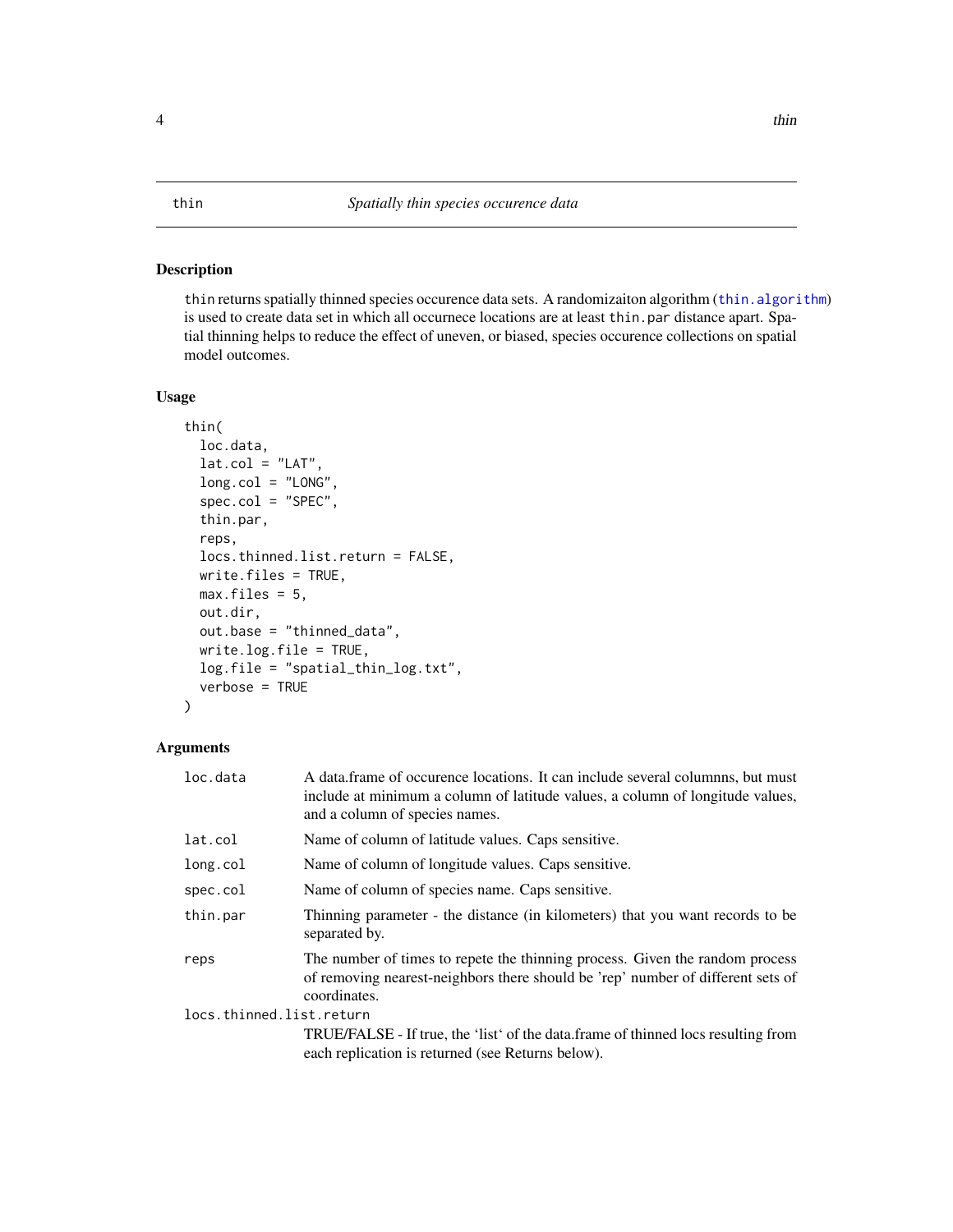#### <span id="page-4-0"></span>thin.algorithm 5

| write.files | TRUE/FALSE - If true, new *.csv files will be written with the thinned locs data |
|-------------|----------------------------------------------------------------------------------|
| max.files   | The maximum number of *csv files to be written based on the thinned data         |
| out.dir     | Directory to write new *csy files to                                             |
| out.base    | A file base ame to give to the thinned datasets created                          |
|             | write.log.file TRUE/FALSE create/append log file of thinning run                 |
| log.file    | Text log file                                                                    |
| verbose     | TRUE/FALSE - If true, running details of the function are print at the console.  |

#### Value

locs.thinned.dfs A list of data.frames, each data.frame the spatially thinned locations of the algorithm for a single replication. This list will have 'reps' elements.

#### See Also

[thin.algorithm](#page-4-1)

<span id="page-4-1"></span>

| thin.algorithm | Implements random spatial thinning algorithm |  |
|----------------|----------------------------------------------|--|
|----------------|----------------------------------------------|--|

#### Description

thin.algorithm implements a randomization approach to spatially thinning species occurence data. This function is the algorithm underlying the [thin](#page-3-1) function.

#### Usage

thin.algorithm(rec.df.orig, thin.par, reps)

#### Arguments

| rec.df.orig | A data frame of long/lat points for each presence record. The data frame should<br>be a two-column data frame, one column of long and one of lat                                |
|-------------|---------------------------------------------------------------------------------------------------------------------------------------------------------------------------------|
| thin.par    | Thinning parameter - the distance (in kilometers) that you want records to be<br>separated by.                                                                                  |
| reps        | The number of times to repete the thinning process. Given the random process<br>of removing nearest-neighbors there should be 'rep' number of different sets of<br>coordinates. |

#### Value

reduced.rec.dfs: A list object of length 'rep'. Each list element is a different data.frame of spatially thinned presence records.